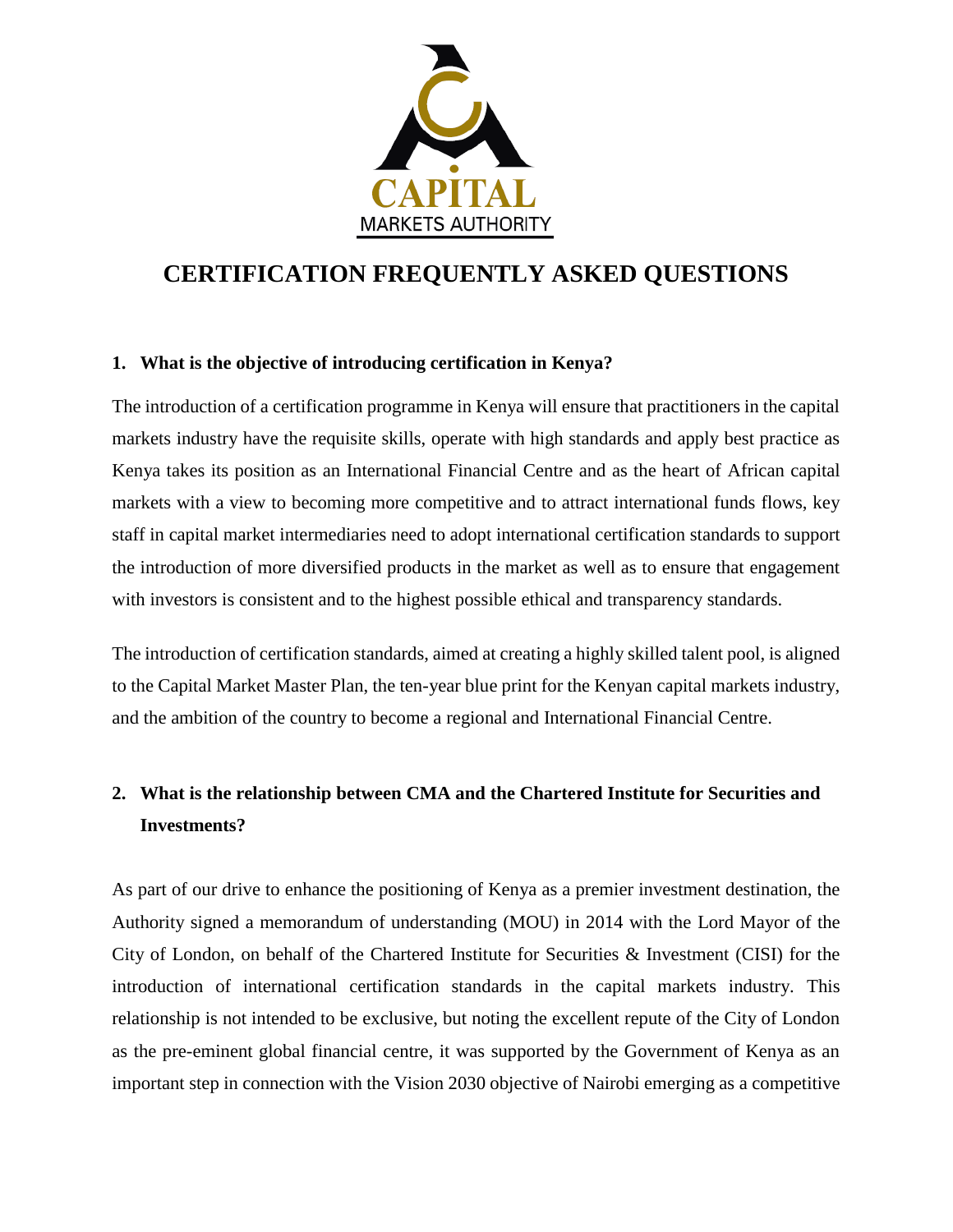international financial centre. In accordance with the 10 year Capital Markets Master Plan available at **www.cma.or.ke**.

#### **3. Why did the Authority specifically select CISI?**

The CISI is the professional body of choice for professionals in the securities and investment industry in the UK and in a growing number of major financial centres globally. Formed in 1992 by London Stock Exchange practitioners, they have a global community of more than 40,000 members in 121 countries and last year more than 41,000 CISI exams were sat in 73 countries. CISI also offers certification exams to market practitioners in other jurisdictions such as Qatar, India and Dubai, Egypt, the Philippines and Saudi Arabia. The initiative with CISI I also in the process of being expanded regionally with similar partnerships in Tanzania, Uganda and Rwanda.

#### **4. What exactly will be CISI's role in certification?**

The role of CISI will be to administer the online certification testing for Kenyan market Practitioners as well as develop further content in collaboration with the Capital Markets Authority with regard to the domestic framework, specific tests as well as global standard specialization tests. The CISI will also work with the CMA to identify appropriate local training institutions to deliver the CISI approved syllabus.

#### **5. Was the market notified?**

In October 2012, the Capital Markets (Corporate Governance) (Market Intermediaries) regulations 2011 came into force and provided for the Authority to prescribe certification standards for market intermediaries. In connection with the partnership with CISI, the Authority organized industry engagement and sensitization sessions on the proposed approach and curriculum in 2015, which received strong support.

Following the stakeholder engagement, the Authority issued a circular to all market licensees on Monday November  $9<sup>th</sup>$ , 2015 informing them of the market certification and competency standards to be adopted pursuant to Regulation (19)3 of the Capital Markets (Corporate Governance) ( Market Intermediaries) Regulations 2011. A copy of the Circular is also posted on our website at **www.cma.or.ke.**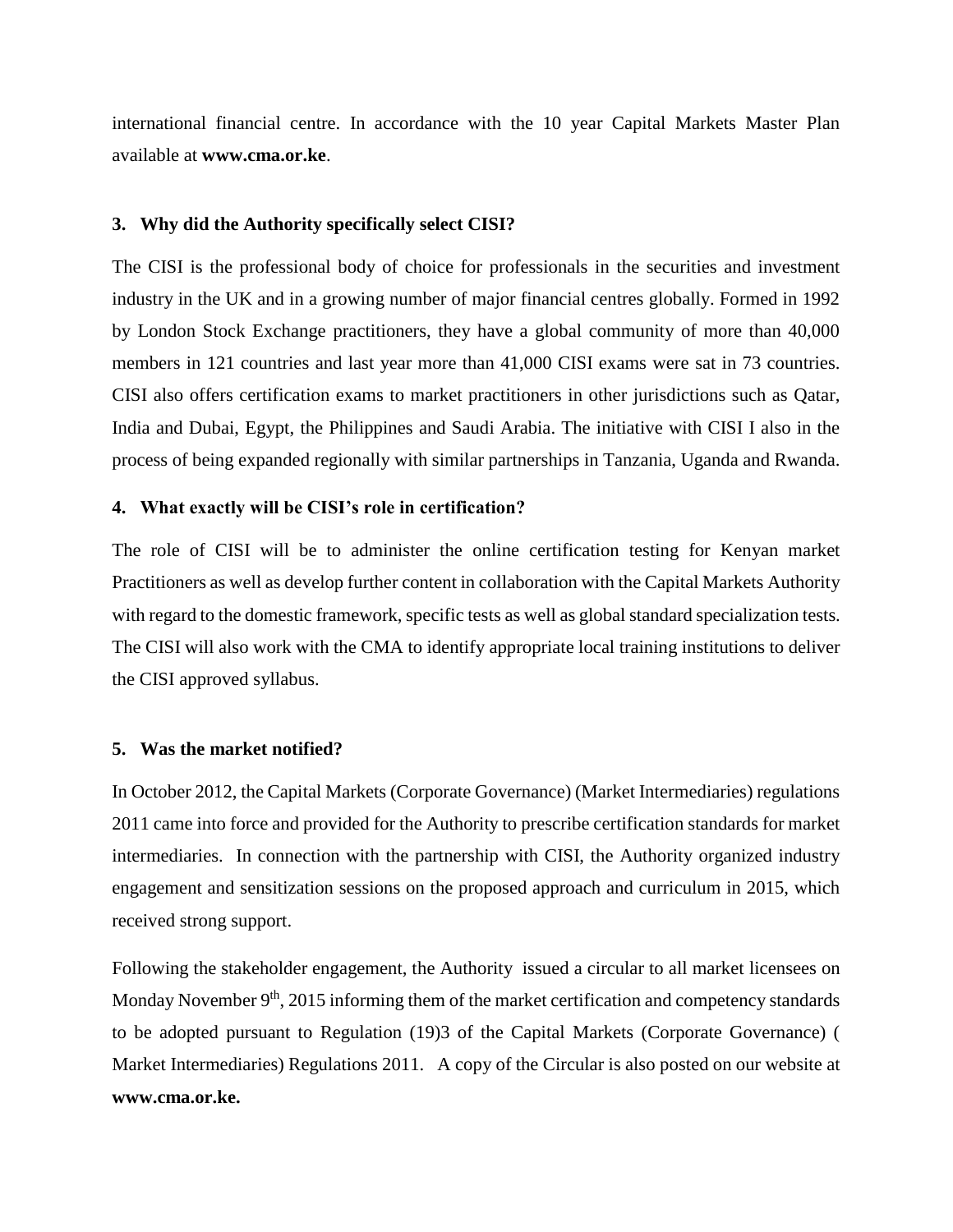#### **6. How will certification be implemented in Kenya?**

CISI in collaboration with the Authority have developed the curriculum for stage One which covers the CISI global entry exam "International Introduction of Securities and Investment" with some specific inclusion on the Kenyan capital markets. Stage Two, which will cover local conduct of business standards and market regulations is under development. More information will be provided regarding the development of the subsequent stages.

The Authority is also considering submissions from other certification providers to determine their eligibility for approval as certification bodies and standards in parallel to CISI.

#### **7. Must market practitioners take certification exams immediately?**

The transition period for compliance with this requirement is a period of one (1) year from January  $4<sup>th</sup>$ , 2016.

**8. The circular mentions that all employees who have direct dealings with clients and trading activities on behalf of clients and with less than ten (10) years' experience in the capital markets industry must take the exam. Please clarify which employees that have direct dealings with clients should sit for the exam ?**

Employees or practitioners who are involved in the trading activities or hold themselves out or who are held out by their employers as capable of providing advice or recommendations to clients must sit for the exam. Employees and practitioners who deal directly with clients on a purely administrative or clerical basis and who do not provide any advice or investment recommendations to clients are not required to sit for the exam.

#### **9. Can I get an exemption from sitting the exam if I have an equivalent qualification?**

Yes, the Authority is actively engaging with providers of equivalent qualifications who submit their relevant curricula and examination standards for review and consideration for recognition as an equivalent certification standard.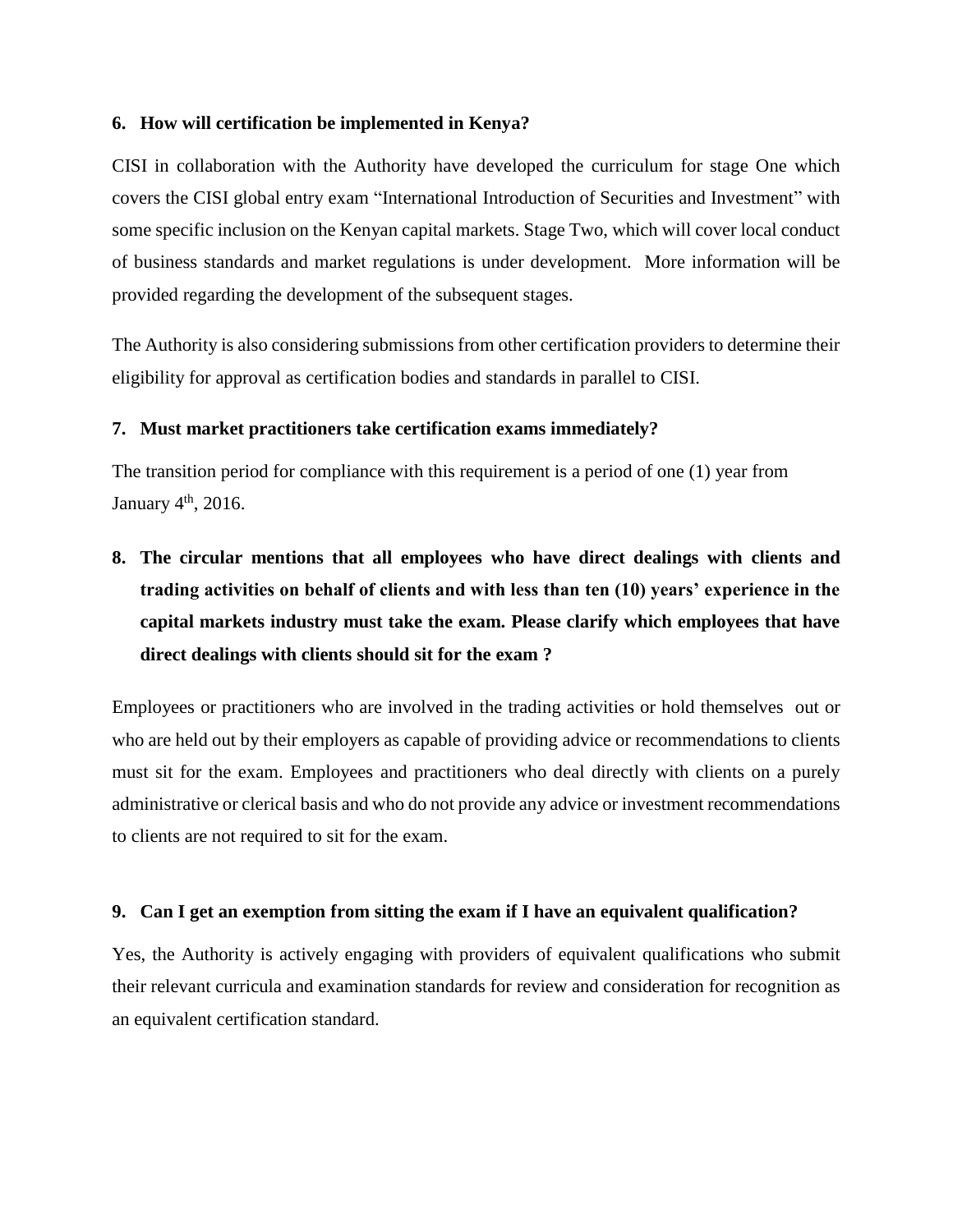#### **10. Must I receive training for exam?**

Although advisable, it is not mandatory to go through an approved training program, subject to the practitioners comfort level with the subject matter.

## **11. Who will be offering training?**

A pilot training program for potential trainers was conducted by a consultant from CISI on Thursday November  $26<sup>th</sup>$  and Friday November  $27<sup>th</sup>$ ,  $2015$  at the Authority offices. The Authority will communicate the approved trainers once finalized and approved by CISI. The industry-wide launch of the certification program is expected in January 2016.

#### **12. What will be the cost for the training?**

The cost will vary depending on the institution offering the training. The Authority will include the costs on the website once finalized.

#### **13. What will be the cost of siting for the exams?**

There is a £25 registration and student membership fee with respect to the IISI course costs. The Kenyan market has received a 50% discount in the year 2016 as follows:

- $\bullet$  £80 (will be £81 from 1 April 2016) this is for the first sitting of the exam and includes the workbook and the e learning and practise questions.
- £55 (will be £56 from 1 April 2016– resit fee for the exam.

#### **14. What will be the delivery mode of the exam?**

The exam will be computer Based where candidates receive the results immediately after the exam.

## **15. What happens if I fail the exam?**

Candidates who fail an exam may resit the session again at the next available schedule (TBD), the cost will be £56 in 2016.